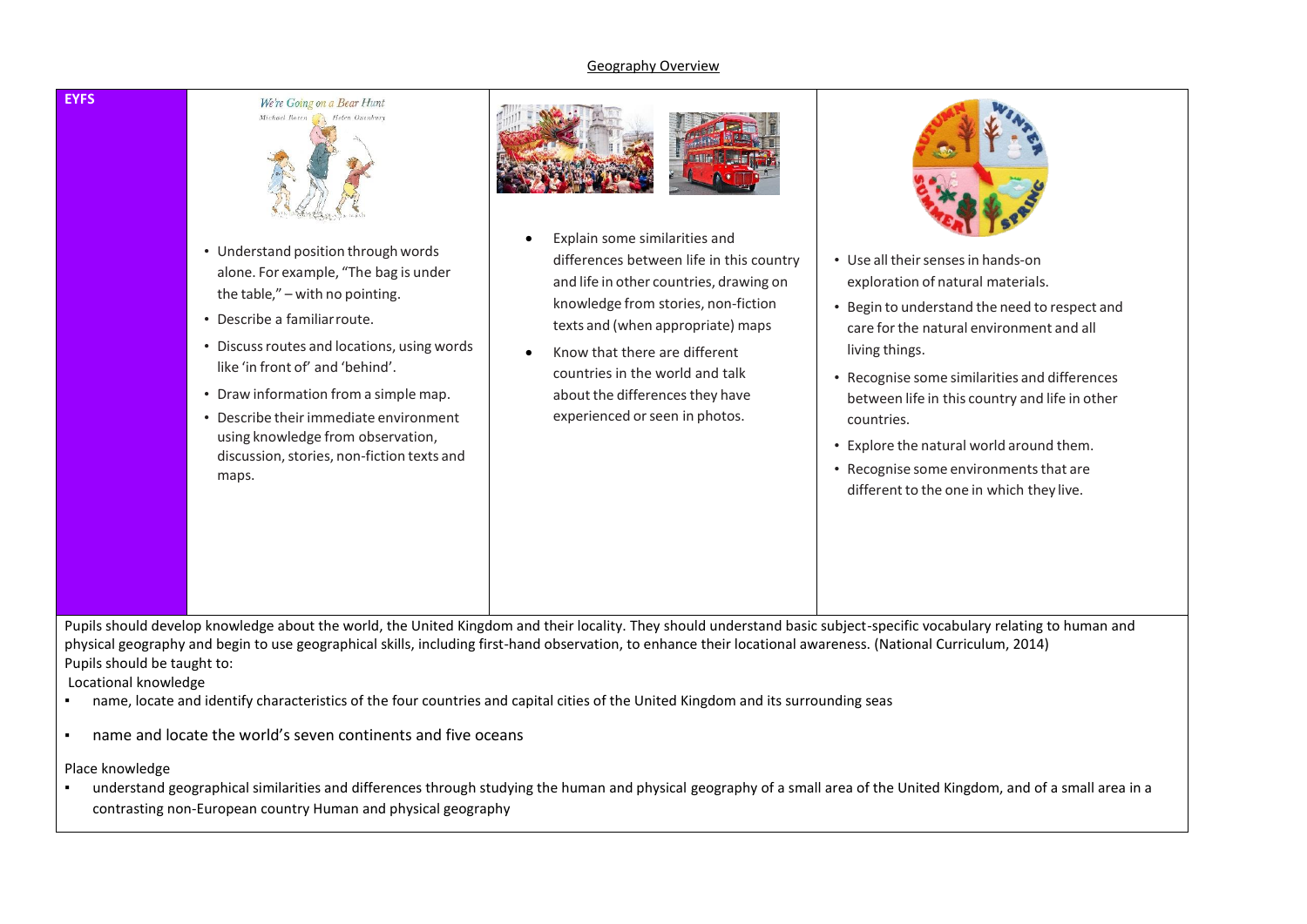- identify seasonal and daily weather patterns in the United Kingdom and the location of hot and cold areas of the world in relation to the Equator and the North and South Poles
- use basic geographical vocabulary to refer to:
- key physical features, including: beach, cliff, coast, forest, hill, mountain, sea, ocean, river, soil, valley, vegetation, season and weather
- key human features, including: city, town, village, factory, farm, house, office, port, harbour and shop Geographical skills and fieldwork
- use world maps, atlases and globes to identify the United Kingdom and its countries, as well as the countries, continents and oceans studied at this key stage
- use simple compass directions (North, South, East and West) and locational and directional language [for example, near and far; left and right], to describe the location of features and routes on a map
- use aerial photographs and plan perspectives to recognise landmarks and basic human and physical features; devise a simple map; and use and construct basic symbols in a key
- use simple fieldwork and observational skills to study the geography of their school and its grounds and the key human and physical features of its surrounding environment.

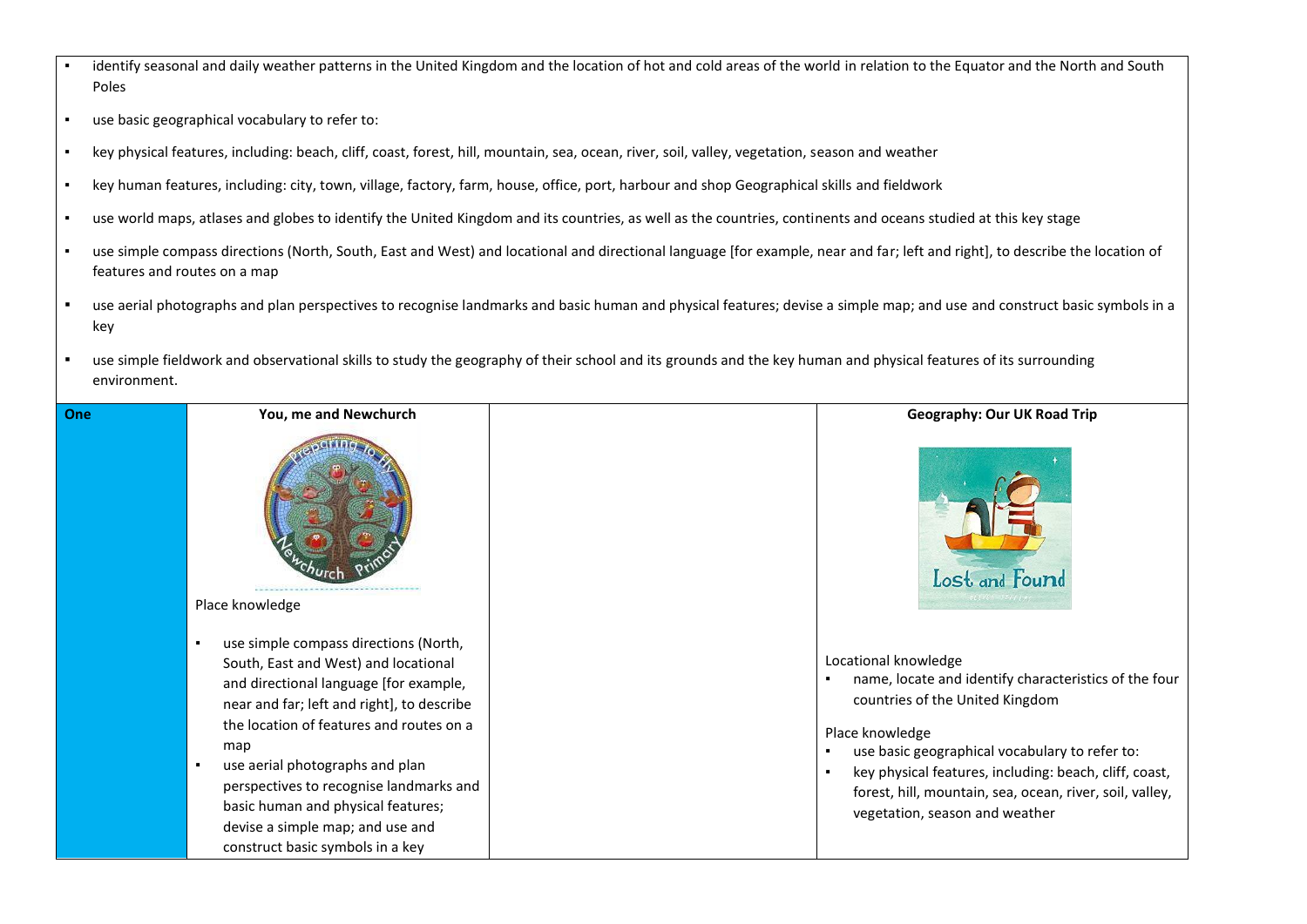| <b>Sticky vocabulary</b> | use simple fieldwork and observational<br>skills to study the geography of their<br>school and its grounds and the key<br>human and physical features of its<br>surrounding environment<br>factory, farm, house, office, port, harbour, shop                                                                                                                                                                                                                                                                                                                                                                                                                                                                                                                                                                                                                              |                                                                                                                                                                                                                                                                                                                                                                                                                                                                                                                                                                                                                                                                                                                                                                                                                                                                                                                             | key human features, including: city, town, village,<br>factory, farm, house, office, port, harbour and shop<br>Geographical skills and fieldwork<br>use world maps, atlases and globes to identify the<br>United Kingdom and its countries<br>North, South, East, West, near, far, left, right, route, features, aerial, landmarks, human features, physical features, map, symbols, United Kingdom, beach,<br>cliff, coast, forest, hill, mountain, sea, ocean, river, soil, valley, vegetation, season, Autumn, Winter, Spring, Summer, weather, hot, cold, city, town, village,                                                                                                                                                                                                                                                                                                                                                                                                                              |
|--------------------------|---------------------------------------------------------------------------------------------------------------------------------------------------------------------------------------------------------------------------------------------------------------------------------------------------------------------------------------------------------------------------------------------------------------------------------------------------------------------------------------------------------------------------------------------------------------------------------------------------------------------------------------------------------------------------------------------------------------------------------------------------------------------------------------------------------------------------------------------------------------------------|-----------------------------------------------------------------------------------------------------------------------------------------------------------------------------------------------------------------------------------------------------------------------------------------------------------------------------------------------------------------------------------------------------------------------------------------------------------------------------------------------------------------------------------------------------------------------------------------------------------------------------------------------------------------------------------------------------------------------------------------------------------------------------------------------------------------------------------------------------------------------------------------------------------------------------|-----------------------------------------------------------------------------------------------------------------------------------------------------------------------------------------------------------------------------------------------------------------------------------------------------------------------------------------------------------------------------------------------------------------------------------------------------------------------------------------------------------------------------------------------------------------------------------------------------------------------------------------------------------------------------------------------------------------------------------------------------------------------------------------------------------------------------------------------------------------------------------------------------------------------------------------------------------------------------------------------------------------|
| <b>Two</b>               | <b>Geography: The Queen's Handbag</b><br>thunists<br>Lacaracada<br><b>ENLINGENATIONS</b><br>THE QUEEN'S HANDBAG<br><b>ANNANNANNANNAN</b><br>ABARARAK<br>Locational knowledge<br>name, locate and identify characteristics<br>of the four countries and capital cities of<br>the United Kingdom and its surrounding<br>seas<br>key physical features, including: beach,<br>٠<br>cliff, coast, forest, hill, mountain, sea,<br>ocean, river, soil, valley, vegetation,<br>season and weather<br>use world maps, atlases and globes to<br>٠<br>identify the United Kingdom and its<br>countries, as well as the countries,<br>continents and oceans studied at this<br>key stage<br>use aerial photographs and plan<br>perspectives to recognise landmarks and<br>basic human and physical features;<br>devise a simple map; and use and<br>construct basic symbols in a key | Geography: The place where I live<br>Place Knowledge<br>identify seasonal and daily weather patterns<br>in the United Kingdom and the location of<br>hot and cold areas of the world in relation to<br>the Equator and the North and South Poles<br>key human features, including: city, town,<br>village, factory, farm, house, office, port,<br>harbour and shop Geographical skills and<br>fieldwork<br>use simple compass directions (North,<br>South, East and West) and locational and<br>directional language [for example, near and<br>far; left and right], to describe the location<br>of features and routes on a map<br>use aerial photographs and plan<br>perspectives to recognise landmarks and<br>basic human and physical features; devise a<br>simple map; and use and construct basic<br>symbols in a key<br>use simple fieldwork and observational skills<br>to study the geography of their school and | Geography: Around the world with Oliver Jeffers<br>WF<br>$H$ $F$ $R$ $E$<br>OLIVER TEFFFRS<br>Locational Knowledge<br>name and locate the world's seven continents and<br>five oceans<br>use world maps, atlases and globes to identify the<br>United Kingdom and its countries, as well as the<br>countries, continents and oceans studied at this<br>key stage<br>Place knowledge<br>understand geographical similarities and<br>differences through studying the human and<br>physical geography of a small area of the United<br>Kingdom, and of a small area in a contrasting non-<br>European country Human and physical geography<br>identify seasonal and daily weather patterns in the<br>United Kingdom and the location of hot and cold<br>areas of the world in relation to the Equator and<br>the North and South Poles<br>use world maps, atlases and globes to identify the<br>United Kingdom and its countries, as well as the<br>countries, continents and oceans studied at this<br>key stage |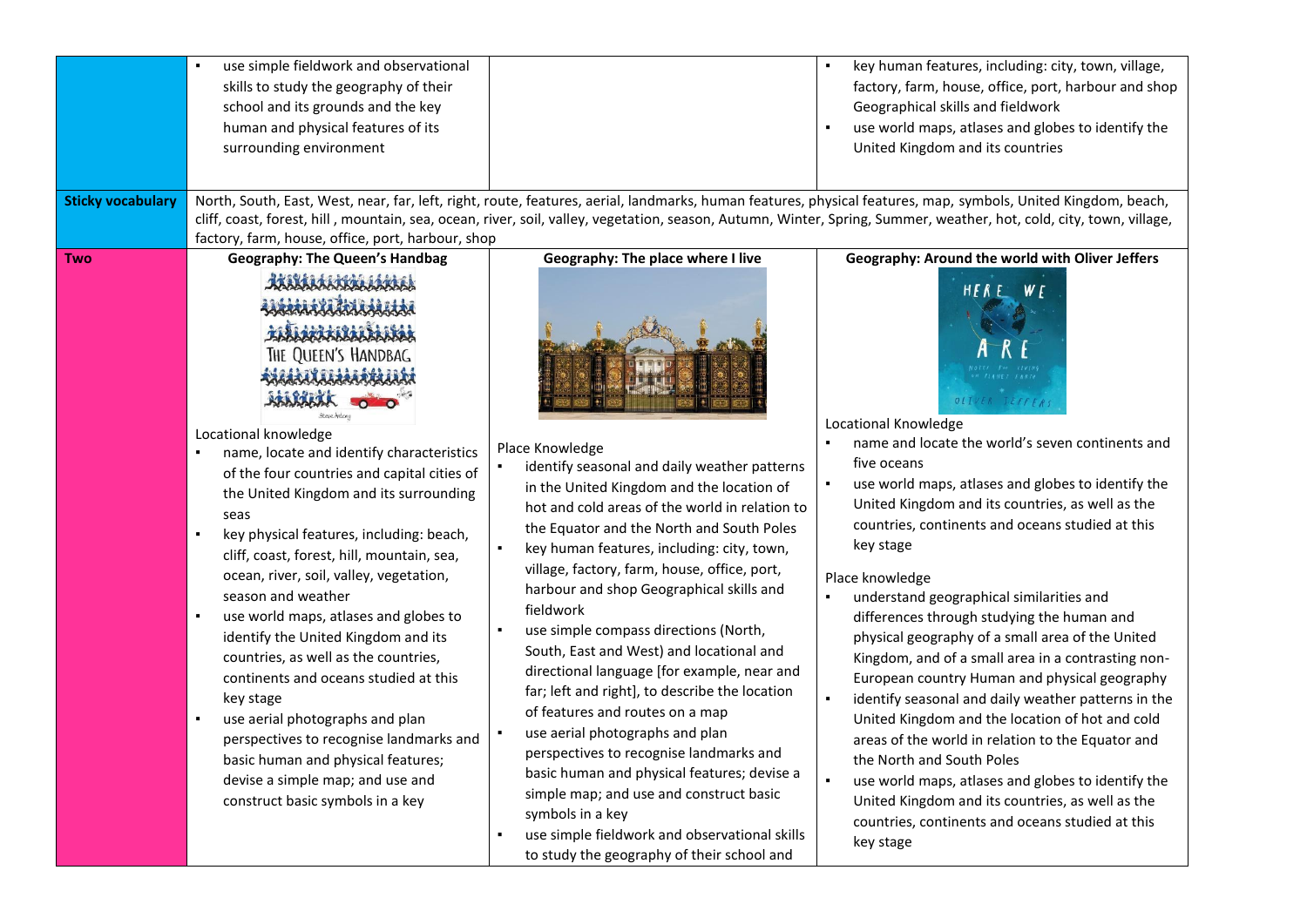|                                                                                                                                                                                                                                                                                                                                                                                                                                                                                                                                                                                                                                                                                                                                                                                                                                                                                                                                                                                                                                                                                                                                                                                                                                                                                                                                          |                                                                                                                                                                                                                                                 | its grounds and the key human and physical<br>features of its surrounding environment.                                                       | use aerial photographs and plan perspectives to<br>$\blacksquare$<br>recognise landmarks and basic human and physical<br>features; devise a simple map; and use and<br>construct basic symbols in a key |
|------------------------------------------------------------------------------------------------------------------------------------------------------------------------------------------------------------------------------------------------------------------------------------------------------------------------------------------------------------------------------------------------------------------------------------------------------------------------------------------------------------------------------------------------------------------------------------------------------------------------------------------------------------------------------------------------------------------------------------------------------------------------------------------------------------------------------------------------------------------------------------------------------------------------------------------------------------------------------------------------------------------------------------------------------------------------------------------------------------------------------------------------------------------------------------------------------------------------------------------------------------------------------------------------------------------------------------------|-------------------------------------------------------------------------------------------------------------------------------------------------------------------------------------------------------------------------------------------------|----------------------------------------------------------------------------------------------------------------------------------------------|---------------------------------------------------------------------------------------------------------------------------------------------------------------------------------------------------------|
| <b>Sticky</b><br>vocabulary                                                                                                                                                                                                                                                                                                                                                                                                                                                                                                                                                                                                                                                                                                                                                                                                                                                                                                                                                                                                                                                                                                                                                                                                                                                                                                              | Year 1 vocabulary plus<br>Capital cities, equator, North pole, South pole, seven continents (Asia, Africa, North America, South America, Antarctica, Europe, Australia), five oceans<br>(Arctic, Atlantic, Indian, Pacific, Southern), European |                                                                                                                                              |                                                                                                                                                                                                         |
| Pupils should extend their knowledge and understanding beyond the local area to include the United Kingdom and Europe, North and South America. This will include the<br>location and characteristics of a range of the world's most significant human and physical features. They should develop their use of geographical knowledge, understanding and<br>skills to enhance their locational and place knowledge.<br>Pupils should be taught to:<br>Locational knowledge<br>locate the world's countries, using maps to focus on Europe (including the location of Russia) and North and South America, concentrating on their environmental regions,<br>key physical and human characteristics, countries, and major cities<br>name and locate counties and cities of the United Kingdom, geographical regions and their identifying human and physical characteristics, key topographical features<br>٠<br>(including hills, mountains, coasts and rivers), and land-use patterns; and understand how some of these aspects have changed over time<br>identify the position and significance of latitude, longitude, Equator, Northern Hemisphere, Southern Hemisphere, the Tropics of Cancer and Capricorn, Arctic and Antarctic<br>$\blacksquare$<br>Circle, the Prime/Greenwich Meridian and time zones (including day and night) |                                                                                                                                                                                                                                                 |                                                                                                                                              |                                                                                                                                                                                                         |
| Place knowledge                                                                                                                                                                                                                                                                                                                                                                                                                                                                                                                                                                                                                                                                                                                                                                                                                                                                                                                                                                                                                                                                                                                                                                                                                                                                                                                          | and a region within North or South America Human and physical geography                                                                                                                                                                         |                                                                                                                                              | understand geographical similarities and differences through the study of human and physical geography of a region of the United Kingdom, a region in a European country,                               |
| minerals and water                                                                                                                                                                                                                                                                                                                                                                                                                                                                                                                                                                                                                                                                                                                                                                                                                                                                                                                                                                                                                                                                                                                                                                                                                                                                                                                       | Describe and understand key aspects of:                                                                                                                                                                                                         | physical geography, including: climate zones, biomes and vegetation belts, rivers, mountains, volcanoes and earthquakes, and the water cycle | human geography, including: types of settlement and land use, economic activity including trade links, and the distribution of natural resources including energy, food,                                |
| Geographical skills and fieldwork<br>use maps, atlases, globes and digital/computer mapping to locate countries and describe features studied<br>use the eight points of a compass, four and six-figure grid references, symbols and key (including the use of Ordnance Survey maps) to build their knowledge of the United<br>Kingdom and the wider world<br>use fieldwork to observe, measure, record and present the human and physical features in the local area using a range of methods, including sketch maps, plans and<br>$\blacksquare$<br>graphs, and digital technologies.                                                                                                                                                                                                                                                                                                                                                                                                                                                                                                                                                                                                                                                                                                                                                  |                                                                                                                                                                                                                                                 |                                                                                                                                              |                                                                                                                                                                                                         |
| <b>Three</b>                                                                                                                                                                                                                                                                                                                                                                                                                                                                                                                                                                                                                                                                                                                                                                                                                                                                                                                                                                                                                                                                                                                                                                                                                                                                                                                             | <b>Stone Age to Iron Age</b>                                                                                                                                                                                                                    |                                                                                                                                              | I do like to be beside the seaside.                                                                                                                                                                     |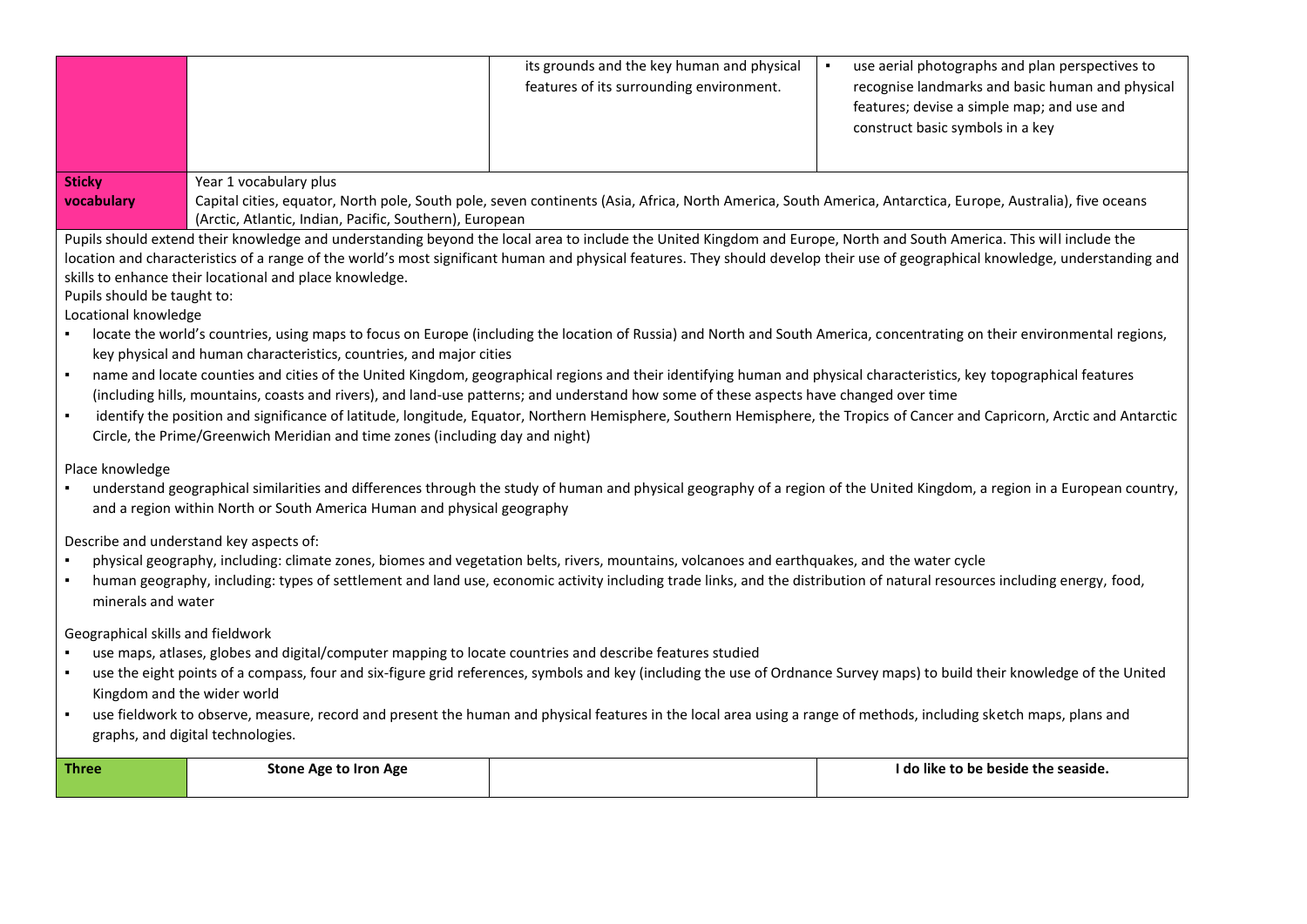| <b>Four</b>       | <b>Settlements</b>                                                                                                                                                                                                                                                                                                                                                                                                                                                                                                                                                                                                                                                                                                                                                                                                                                      | <b>Passport to Europe</b>                                                                        | <b>Rainforest Adventure</b>                                                                                                                                                                                                                                                                                                                                                                                                                                                  |
|-------------------|---------------------------------------------------------------------------------------------------------------------------------------------------------------------------------------------------------------------------------------------------------------------------------------------------------------------------------------------------------------------------------------------------------------------------------------------------------------------------------------------------------------------------------------------------------------------------------------------------------------------------------------------------------------------------------------------------------------------------------------------------------------------------------------------------------------------------------------------------------|--------------------------------------------------------------------------------------------------|------------------------------------------------------------------------------------------------------------------------------------------------------------------------------------------------------------------------------------------------------------------------------------------------------------------------------------------------------------------------------------------------------------------------------------------------------------------------------|
| <b>Vocabulary</b> |                                                                                                                                                                                                                                                                                                                                                                                                                                                                                                                                                                                                                                                                                                                                                                                                                                                         | energy, food, minerals, water, map, atlas, globe, river, grid reference, symbols, compass points | United Kingdom, country, county, city, human features, physical features, hills, mountains, coasts, rivers, settlement, land use, economic, natural resources,                                                                                                                                                                                                                                                                                                               |
| <b>Sticky</b>     | Previous year groups plus-                                                                                                                                                                                                                                                                                                                                                                                                                                                                                                                                                                                                                                                                                                                                                                                                                              |                                                                                                  |                                                                                                                                                                                                                                                                                                                                                                                                                                                                              |
|                   | Locational Knowledge<br>name and locate counties and cities of<br>$\blacksquare$<br>the United Kingdom, geographical<br>regions and their identifying human and<br>physical characteristics, key<br>topographical features (including hills,<br>mountains, coasts and rivers), and land-<br>use patterns; and understand how some<br>of these aspects have changed over time<br>Describe and understand key aspects of:<br>human geography, including: types of<br>settlement and land use, economic<br>activity including trade links, and the<br>distribution of natural resources<br>including energy, food, minerals and<br>water<br>physical geography, including: rivers<br>$\blacksquare$<br>Geographical skills and fieldwork<br>use maps, atlases, globes and<br>digital/computer mapping to locate<br>countries and describe features studied |                                                                                                  | Geographical skills and fieldwork<br>use the eight points of a compass, four and six-<br>figure grid references, symbols and key (including<br>the use of Ordnance Survey maps) to build their<br>knowledge of the United Kingdom and the wider<br>world<br>use fieldwork to observe, measure, record and<br>present the human and physical features in the<br>local area using a range of methods, including<br>sketch maps, plans and graphs, and digital<br>technologies. |
|                   | Kranto                                                                                                                                                                                                                                                                                                                                                                                                                                                                                                                                                                                                                                                                                                                                                                                                                                                  |                                                                                                  |                                                                                                                                                                                                                                                                                                                                                                                                                                                                              |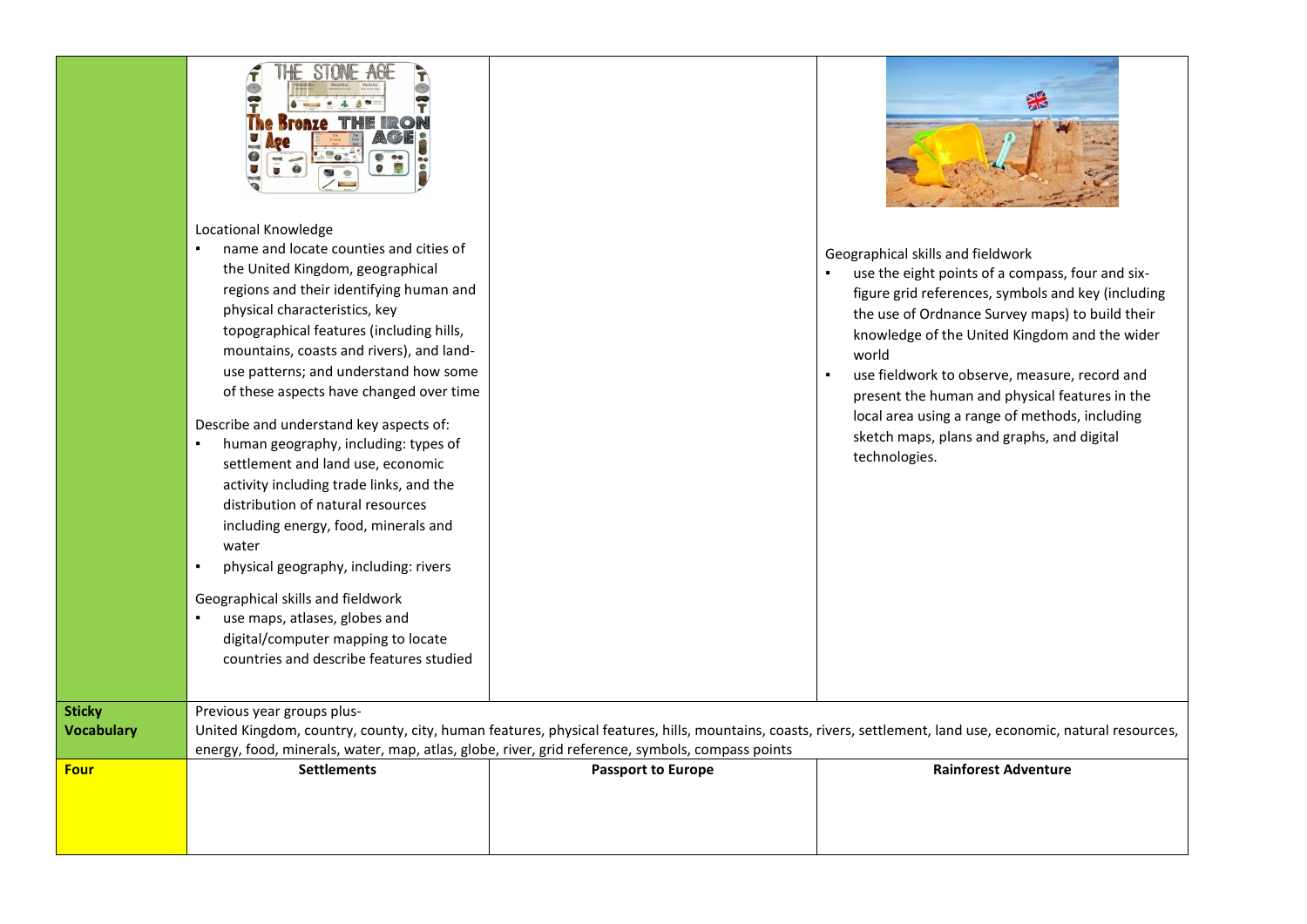#### Locational knowledge

name and locate counties and cities of the United Kingdom, geographical regions and their identifying human and physical characteristics, key topographical features (including hills, mountains, coasts and rivers), and landuse patterns; and understand how some of these aspects have changed over time

### Geographical skills and fieldwork

- use the eight points of a compass, four and six-figure grid references, symbols and key (including the use of Ordnance Survey maps) to build their knowledge of the United Kingdom and the wider world
- use fieldwork to observe, measure, record and present the human and physical features in the local area using a range of methods, including sketch maps, plans and graphs, and digital technologies.



#### Locational knowledge

- locate the world's countries, using maps to focus on Europe (including the location of Russia) and North and South America, concentrating on their environmental regions, key physical and human characteristics, countries, and major cities
- name and locate counties and cities of the United Kingdom, geographical regions and their identifying human and physical characteristics, key topographical features (including hills, mountains, coasts and rivers), and land-use patterns; and understand how some of these aspects have changed over time

# Place knowledge

▪ understand geographical similarities and differences through the study of human and physical geography of a region of the United Kingdom, a region in a European country,

Describe and understand key aspects of: physical geography, including: volcanoes, earthquakes



## Locational knowledge

identify the position and significance of latitude, longitude, Equator, Northern Hemisphere, Southern Hemisphere, the Tropics of Cancer and Capricorn, Arctic and Antarctic Circle, the Prime/Greenwich Meridian and time zones (including day and night)

## Place knowledge

understand geographical similarities and differences through the study of human and physical geography of a region of the United Kingdom, a region in a European country, and a region within North or South America Human and physical geography

# Geographical skills and fieldwork

use maps, atlases, globes and digital/computer mapping to locate countries and describe features studied

▪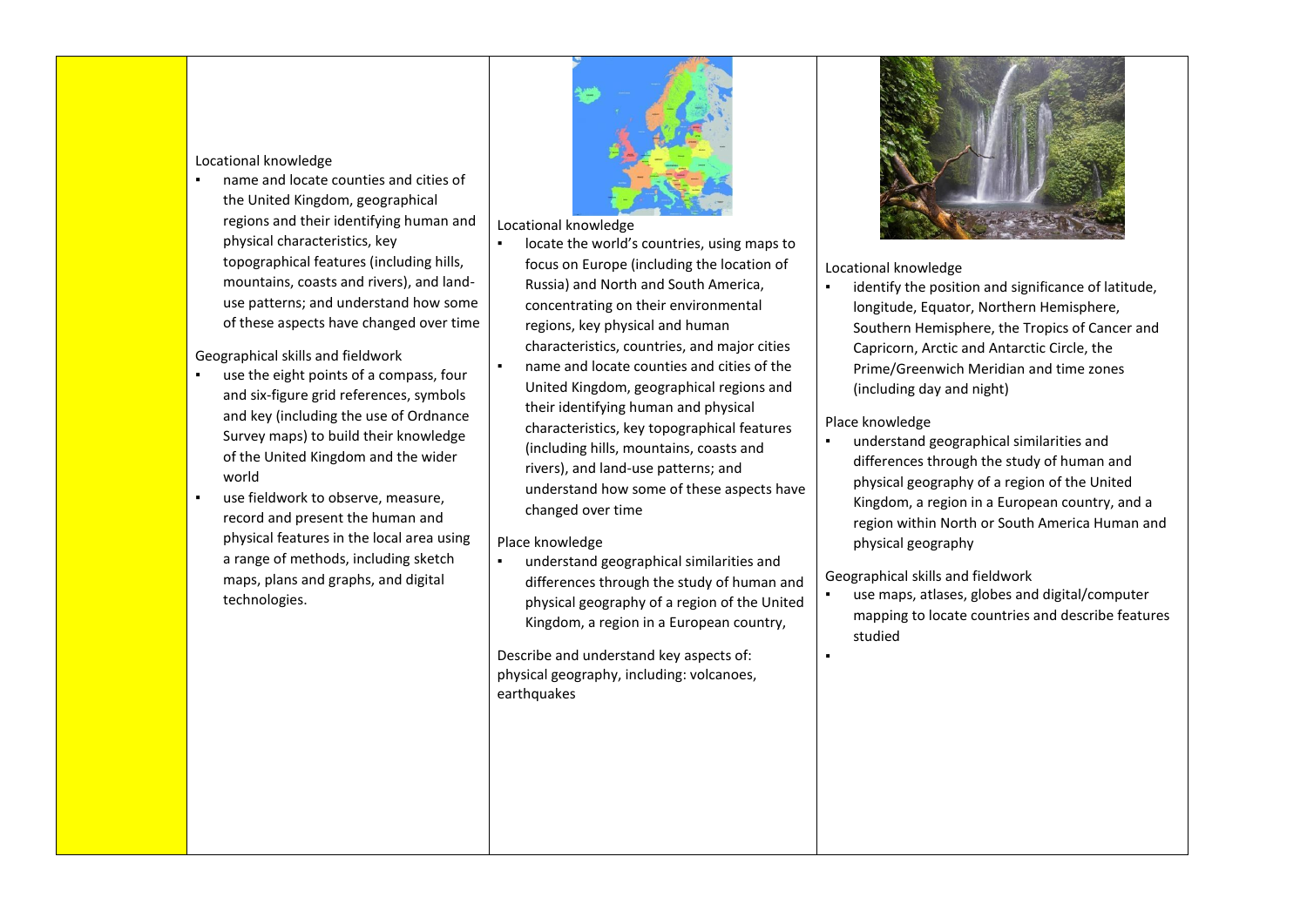| <b>Sticky vocabulary</b> | Previous year groups plus-                                                                                                                                       |  |                                                                                             |
|--------------------------|------------------------------------------------------------------------------------------------------------------------------------------------------------------|--|---------------------------------------------------------------------------------------------|
|                          | Volcanoes, magma, lava, gases, ash, vents, crust, mantle, core, active, erupting, dormant, extinct, earthquakes, tectonic plates, faults, buildings, landslides, |  |                                                                                             |
|                          | seismic waves, seismometers, richter scale,                                                                                                                      |  |                                                                                             |
| <b>Five</b>              | <b>Marvellous Maps</b>                                                                                                                                           |  | <b>North America Adventure</b>                                                              |
|                          | <b>Little Plums</b>                                                                                                                                              |  | N North America<br>Pacific<br>Ocea<br>UNITED STATES<br>Locational knowledge                 |
|                          | Geographical skills and fieldwork                                                                                                                                |  | name and locate counties and cities of the United                                           |
|                          | use maps, atlases, globes and                                                                                                                                    |  | Kingdom, geographical regions and their identifying                                         |
|                          | digital/computer mapping to locate                                                                                                                               |  | human and physical characteristics, key                                                     |
|                          | countries and describe features studied                                                                                                                          |  | topographical features (including hills, mountains,                                         |
|                          | use the eight points of a compass, four<br>$\blacksquare$                                                                                                        |  | coasts and rivers), and land-use patterns; and<br>understand how some of these aspects have |
|                          | and six-figure grid references, symbols                                                                                                                          |  | changed over time                                                                           |
|                          | and key (including the use of Ordnance<br>Survey maps) to build their knowledge                                                                                  |  | identify the position and significance of latitude,                                         |
|                          | of the United Kingdom and the wider                                                                                                                              |  | longitude, Equator, Northern Hemisphere,                                                    |
|                          | world                                                                                                                                                            |  | Southern Hemisphere, the Tropics of Cancer and                                              |
|                          | use fieldwork to observe, measure,                                                                                                                               |  | Capricorn, Arctic and Antarctic Circle, the                                                 |
|                          | record and present the human and                                                                                                                                 |  | Prime/Greenwich Meridian and time zones                                                     |
|                          | physical features in the local area using                                                                                                                        |  | (including day and night)                                                                   |
|                          | a range of methods, including sketch                                                                                                                             |  |                                                                                             |
|                          | maps, plans and graphs, and digital                                                                                                                              |  | Place knowledge                                                                             |
|                          | technologies.                                                                                                                                                    |  | understand geographical similarities and                                                    |
|                          |                                                                                                                                                                  |  | differences through the study of human and                                                  |
|                          |                                                                                                                                                                  |  | physical geography of a region of the United                                                |
|                          |                                                                                                                                                                  |  | Kingdom, a region in a European country, and a                                              |
|                          |                                                                                                                                                                  |  | region within North or South America Human and                                              |
|                          |                                                                                                                                                                  |  | physical geography                                                                          |
|                          |                                                                                                                                                                  |  | Describe and understand key aspects of:                                                     |
|                          |                                                                                                                                                                  |  | human geography, including: types of settlement                                             |
|                          |                                                                                                                                                                  |  | and land use, economic activity including trade                                             |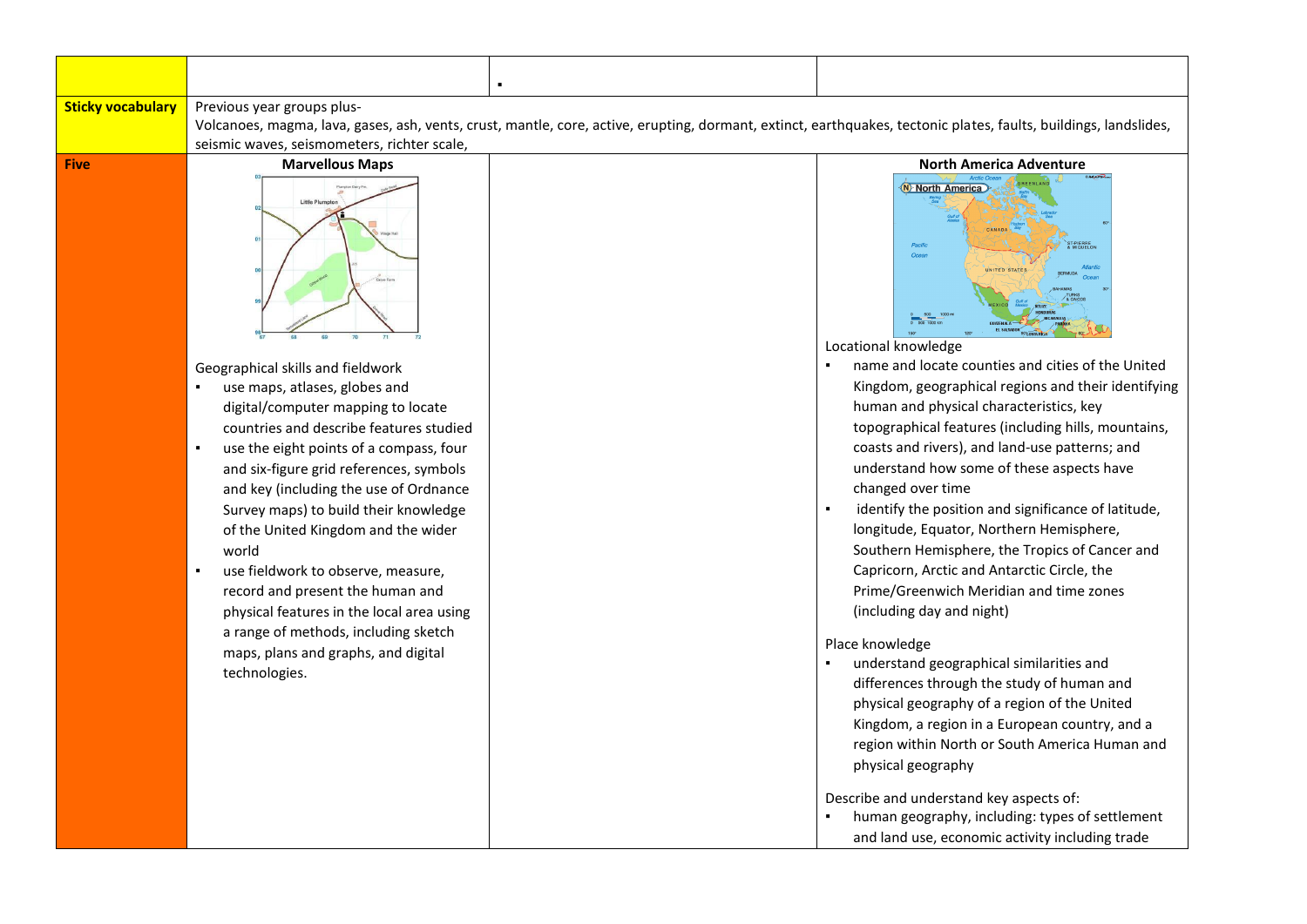| <b>Sticky vocabulary</b> | Previous year groups plus-                                                                                                                                                                                                                                                                                                                                                                                                                                                                                                                                                                                                                                                                       | links, and the distribution of natural resources<br>including energy, food, minerals and water<br>physical geography, including: biomes, mountains,<br>volcanoes                                                                                                                                                                                                                                                                                                                                                                                                                               |
|--------------------------|--------------------------------------------------------------------------------------------------------------------------------------------------------------------------------------------------------------------------------------------------------------------------------------------------------------------------------------------------------------------------------------------------------------------------------------------------------------------------------------------------------------------------------------------------------------------------------------------------------------------------------------------------------------------------------------------------|------------------------------------------------------------------------------------------------------------------------------------------------------------------------------------------------------------------------------------------------------------------------------------------------------------------------------------------------------------------------------------------------------------------------------------------------------------------------------------------------------------------------------------------------------------------------------------------------|
|                          |                                                                                                                                                                                                                                                                                                                                                                                                                                                                                                                                                                                                                                                                                                  | Latitude, longitude, Equator, Northern Hemisphere, Southern hemisphere, Tropics of cancer, Capricorn, Artic, Antarctic Circle, Prime/Greenwich Meridian,                                                                                                                                                                                                                                                                                                                                                                                                                                       |
| <b>Six</b>               | Time zone, biomes, ecosystems, aquatic, forest, desert, tundra, grassland<br><b>South America</b>                                                                                                                                                                                                                                                                                                                                                                                                                                                                                                                                                                                                | Local geographical study                                                                                                                                                                                                                                                                                                                                                                                                                                                                                                                                                                       |
|                          | <b>SOUTH AMERICA</b><br>Locational knowledge                                                                                                                                                                                                                                                                                                                                                                                                                                                                                                                                                                                                                                                     |                                                                                                                                                                                                                                                                                                                                                                                                                                                                                                                                                                                                |
|                          | locate the world's countries, using maps<br>to focus on Europe (including the<br>location of Russia) and North and South<br>America, concentrating on their<br>environmental regions, key physical and<br>human characteristics, countries, and<br>major cities<br>identify the position and significance of<br>latitude, longitude, Equator, Northern<br>Hemisphere, Southern Hemisphere, the<br>Tropics of Cancer and Capricorn, Arctic<br>and Antarctic Circle, the<br>Prime/Greenwich Meridian and time<br>zones (including day and night)<br>Place knowledge<br>understand geographical similarities and<br>differences through the study of human<br>and physical geography of a region of | Geographical skills and fieldwork<br>use maps, atlases, globes and digital/computer<br>mapping to locate countries and describe features<br>studied<br>use the eight points of a compass, four and six-<br>figure grid references, symbols and key (including<br>the use of Ordnance Survey maps) to build their<br>knowledge of the United Kingdom and the wider<br>world<br>use fieldwork to observe, measure, record and<br>present the human and physical features in the<br>local area using a range of methods, including<br>sketch maps, plans and graphs, and digital<br>technologies. |
|                          | the United Kingdom, a region in a                                                                                                                                                                                                                                                                                                                                                                                                                                                                                                                                                                                                                                                                |                                                                                                                                                                                                                                                                                                                                                                                                                                                                                                                                                                                                |
|                          |                                                                                                                                                                                                                                                                                                                                                                                                                                                                                                                                                                                                                                                                                                  |                                                                                                                                                                                                                                                                                                                                                                                                                                                                                                                                                                                                |